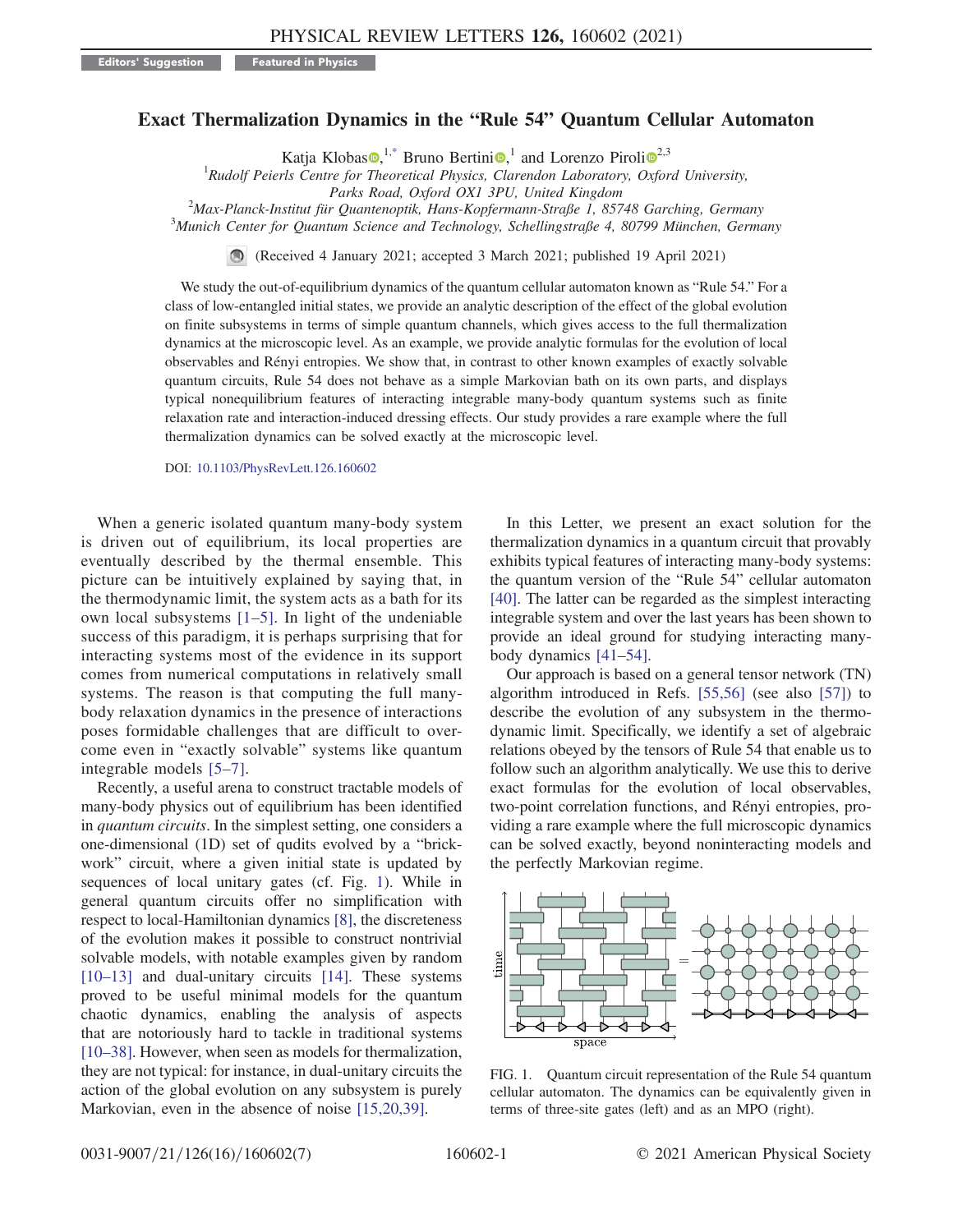Rule 54 is defined by a 1D lattice of qubits where the time evolution is discrete and generated by the unitary operator  $\mathbb{U} = \mathbb{U}_e \mathbb{U}_o$ , with  $\mathbb{U}_e = \prod_j U_{2j-1,2j,2j+1}$ ,<br> $\mathbb{U} = \prod_j U_{2j+1,2j,2j+1}$ , In the local computational basis  $\mathbb{U}_{o} = \prod_{j} U_{2j,2j+1,2j+2}$ . In the local computational basis  $\{ |s_1\rangle, \}$  $\{|s_j\rangle_j\}_{s_j=0,1}$ , the matrix elements of the three-site unitary gate  $U_{j-1,j,j+1}$  read

$$
U_{s_1s_2s_3}^{s'_1s'_2s'_3} = \delta_{s_1,s'_1} \delta_{\chi(s_1,s_2,s_3),s'_2} \delta_{s_3,s'_3},\tag{1}
$$

where  $\chi(s_1, s_2, s_3) \equiv (s_1 + s_2 + s_3 + s_1 s_3) \mod 2$ . Note that this update rule causes a nonzero scattering shift for quasiparticles [\[40\].](#page-5-0) The operators  $U_{j-1,j,j+1}$  and  $U_{j+1,j+2,j+3}$  commute, which allows us to write  $\mathbb U$  in the form of a brickwork quantum circuit (Fig. [1](#page-0-0)). We consider periodic chains of length 2L, eventually taking  $L \to \infty$ .

We study a quench protocol [\[58,59\]](#page-5-4) where the system is initialized in a low-entangled state, which we take to be a matrix product state (MPS) [\[60,61\]](#page-5-5)  $|\Psi_0\rangle = \sum_{i_1,...,i_{2L}=0,1} \text{tr}(A_1^{i_1},...,A_{2L}^{i_{2L}})|i_1,...,i_{2L}\rangle$ , where  $A_j$  are *D*-dimensional matrices *(D* is called the bond dimension).

It is straightforward to see that  $\mathbb{U}_e$ ,  $\mathbb{U}_o$  can be represented as two-site shift invariant matrix product operators (MPO) with  $D = 2$  [\[62\]](#page-5-6), so that the evolution can be computed by applying a sequence of MPOs to  $|\Psi(0)\rangle$ . Note that this representation is completely general, since any quantum cellular automaton can be expressed exactly as an MPO with finite bond dimension [\[63](#page-5-7)–65].

The expectation value of a local observable  $\langle \Psi(t) | \mathcal{O}_r | \Psi(t) \rangle$  evolving via MPOs is naturally represented by the TN depicted in Fig. [2.](#page-1-0) In fact, it is convenient to think of such an object in the so-called folded representation [\[55\]](#page-5-2), where the original TN is bent in half so that each tensor associated with  $U^{\dagger}$  ends up lying on top of the

<span id="page-1-0"></span>

FIG. 2. Operator evolution in the MPO form starting from an MPS and the folding procedure. Time evolution of operators can be efficiently represented by combining the tensors and their complex conjugate into a supertensor acting on the doubled space.

corresponding tensor of U. This procedure yields a new TN generated by a folded transfer matrix W, where the dimensions of local and auxiliary degrees of freedom are squared. These steps are depicted in Fig. [2,](#page-1-0) where  $\hat{\mathsf{P}} = \begin{bmatrix} 1 & 0 & 0 & 1 \end{bmatrix}$ , represents the folded identity operator and the dynamics are defined by the folded tensors

$$
s_1r_1 \underbrace{\bigcup}_{s_2r_2} s_3r_3 = \delta_{\chi(s_1, s_2, s_3), s_4} \delta_{\chi(r_1, r_4, r_3), r_2},
$$
  
\n
$$
s_1r_1 \underbrace{\bigcup}_{s_2r_2} s_3r_3 = \prod_{j=1}^3 \delta_{s_j, s_{j+1}} \delta_{r_j, r_{j+1}}.
$$
\n(2)

At this point, following Refs. [\[55,56\]](#page-5-2), it is instructive to look at the expectation value in the t channel. Namely, to view the diagram in Fig. [2](#page-1-0) as the TN formed by the product of 2L MPOs acting on the lattice in time and propagating in space (a similar t-channel description has found useful applications also in the study of spectral properties [\[66](#page-5-8)–69]). Specifically, we have

$$
\langle \Psi(t) | \mathcal{O}_x | \Psi(t) \rangle = \text{tr}[\tilde{\mathbb{W}}^{L-1} \tilde{\mathbb{W}}[\mathcal{O}_x]]. \tag{3}
$$

<span id="page-1-1"></span>Here, we denoted by  $\tilde{W}$  the MPO encoding the evolution along the "space direction," while  $\tilde{W}[O_x]$  corresponds to the transfer matrix associated with the application of the the transfer matrix associated with the application of the single-site operator  $\mathcal{O}_x$ , cf. Fig. [2.](#page-1-0) It is straightforward to show that  $\tilde{W}$  has a unique largest eigenvalue  $\bar{\lambda} = 1$  [\[62\]](#page-5-6).<br>Exploiting this fact we can evaluate Eq. (3) in the Exploiting this fact, we can evaluate Eq. [\(3\)](#page-1-1) in the thermodynamic limit, obtaining

<span id="page-1-2"></span>
$$
\lim_{L \to \infty} \langle \Psi(t) | \mathcal{O}_x | \Psi(t) \rangle = \langle L | \tilde{\mathbb{W}}[\mathcal{O}_x] | R \rangle, \tag{4}
$$

where  $\langle L |$  and  $|R \rangle$  denote, respectively, the left and right fixed points of  $\tilde{W}$  (i.e., eigenvectors associated with  $\bar{\lambda}$ ). The above reasoning can be repeated for local operators of any finite support and implies that the fixed points encode the action of the whole system on all finite subsystems, playing the role of an effective reservoir, and hence contain all information about local relaxation. In general, however,  $\langle L|$ and  $|R\rangle$  can only be obtained numerically, with a computational cost that increases exponentially with time [\[55,56\]](#page-5-2). Here, we show that, in Rule 54,  $\langle L |$  and  $|R \rangle$  can be obtained analytically for all times.

Before proceeding, it is important to note that  $\langle L |$  and  $|R \rangle$ generally bear a strong dependence on the initial state. Our goal is to identify initial MPSs that thermalize, i.e., whose local properties at large times approach those of an infinitetemperature state. One therefore expects the fixed points of  $\tilde{W}$  to be similar to those of the transfer matrix  $\tilde{W}_{\infty}$ , corresponding to the infinite-temperature state. [Note that the correlation functions on the infinite-temperature state are given by the TN analogous to the one in Fig. [2](#page-1-0), with the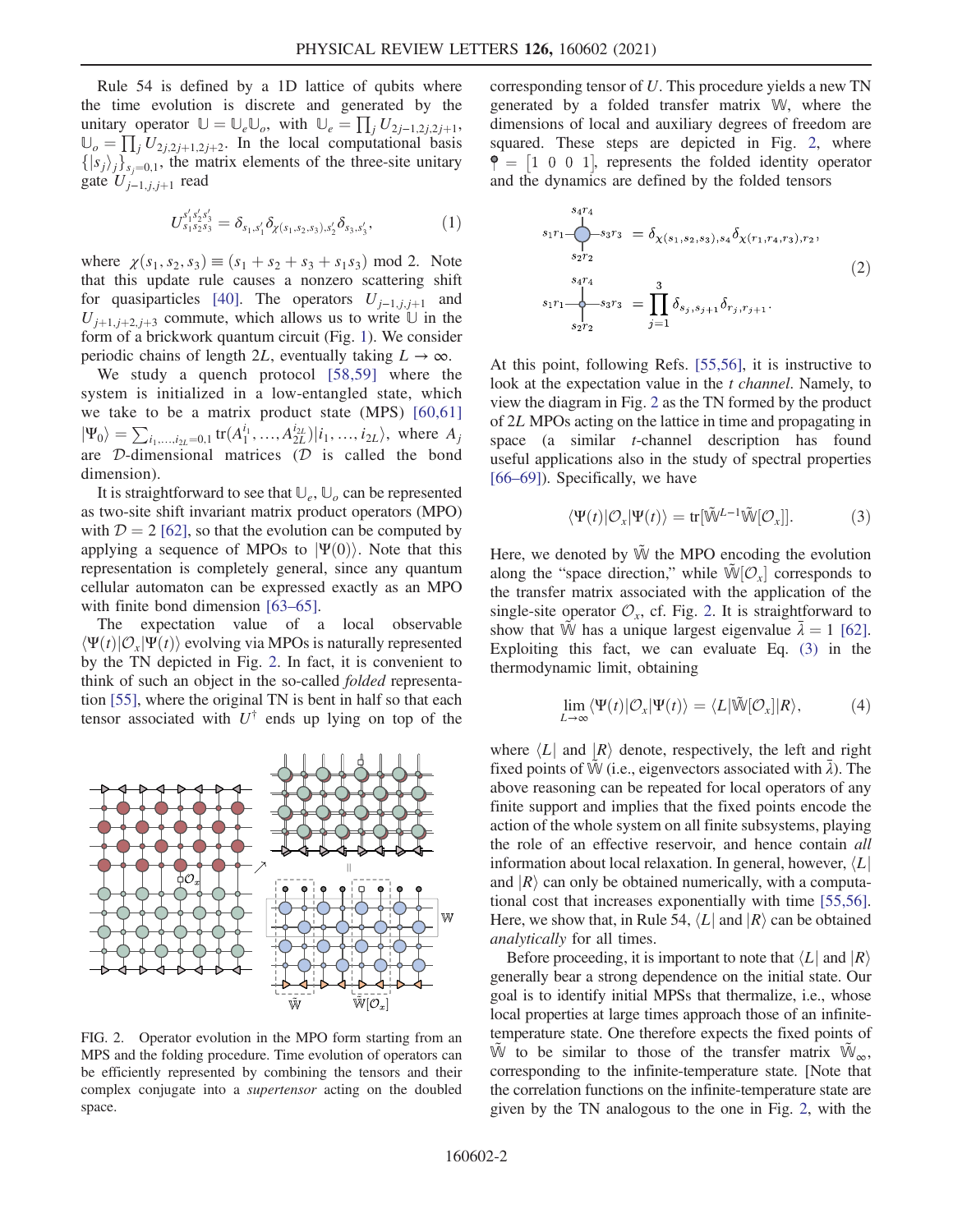initial state replaced by the (appropriately normalized) identity operator.] Thus, we begin by analyzing the latter.

As our first main result, we show that the fixed points of  $\mathbb{W}_{\infty}$  can be computed analytically: this allows us to compute efficiently all infinite-temperature multipoint correlation functions supported on a finite interval, in a sense that will be made precise later [cf. Eq. [\(13\)](#page-3-0) and subsequent discussions]. This result generalizes the findings of Ref. [\[47\]](#page-5-9) to the quantum case. Specifically, we find that the leading left and right eigenvectors can be expressed in terms of the 3  $\times$  3 local tensors  $A_{sr}$ ,  $B_{sr}$  and the boundary vector  $|b\rangle$  (the explicit expressions are reported in the Supplemental Material [\[62\]\)](#page-5-6)

<span id="page-2-3"></span>
$$
\bigtriangledown_{sr} = A_{sr}, \quad \bigtriangledown_{sr} = B_{sr}, \quad \underline{\mathbf{I}} = |b\rangle, \tag{5}
$$

<span id="page-2-1"></span>that fulfill the following set of local relations, which we term "zipping conditions"

<span id="page-2-2"></span>

Here, we introduced the "classical" maximum entropy state  $\delta = \begin{vmatrix} 1 & 1 & 1 & 1 \end{vmatrix}$  and the additional two-site tensor

$$
\sum_{s_2 r_2}^{s_1 r_1} = C_{s_1 r_1 s_2 r_2}.\tag{7}
$$

<span id="page-2-0"></span>In terms of these local tensors, the fixed point condition for the left eigenvector has a simple diagrammatic formulation. For example, for  $t = 2$  we have

$$
\langle L_{\infty} | \tilde{\mathbb{W}}_{\infty} = \frac{1}{4} \begin{matrix} 1 & 0 & 0 \\ 0 & 0 & 0 \\ 0 & 0 & 0 \end{matrix} = \frac{1}{2} \begin{matrix} 1 & 0 & 0 \\ 0 & 0 & 0 \\ 0 & 0 & 0 \end{matrix} = \begin{matrix} 1 & 0 & 0 \\ 0 & 0 & 0 \\ 0 & 0 & 0 \end{matrix} = \langle L_{\infty} | .
$$
 (8)

The prefactor 1/4 in the diagrammatic expression of  $\mathbb{W}_{\infty}$ comes from the normalization of the infinite-temperature state. To prove the fixed-point condition [\(8\)](#page-2-0), we first apply the first relation of [\(6a\)](#page-2-1), which replaces the bottommost tensor  $A$  with  $B$ , and introduces the two-site tensor  $C$  in the second and third leg. The tensor C is then repeatedly moved up using the third relation in [\(6b\),](#page-2-2) until it is absorbed at the top by applying the leftmost relation in [\(6b\).](#page-2-2) This gives the MPS with the exchanged roles of  $A$  and  $B$ . The procedure is then repeated, by using the rightmost relation in [\(6a\)](#page-2-1) and the second identity in [\(6b\)](#page-2-2), to complete the proof of [\(8\)](#page-2-0). The form of the right leading vector  $|R_{\infty}\rangle$  is analogous, with the only difference that the roles of A and B are exchanged and the diagram is reflected (flipped from left to right).

Besides giving access to all infinite-temperature correlations, the expressions of  $\langle L_{\infty} |$  and  $|R_{\infty}\rangle$  provide a natural basis to infer the structure of the fixed points  $\langle L |$  and  $|R \rangle$ corresponding to thermalizing initial states. Specifically, we search for fixed points taking the same form up to the boundary vector  $|b\rangle$  [cf. [\(5\)](#page-2-3)]. This is because, at large times after the quench, the action of the system on its own parts has to be indistinguishable from an infinite-temperature reservoir.

To complete the ansatz, we then just have to specify a boundary vector for  $\langle L|$ . This is done as follows. First, given the two-site shift invariance of the problem, we consider initial MPSs with this symmetry. Second, we observe that Eqs. [\(6\)](#page-2-1) define a fixed point of  $\tilde{W}$  (with the graphical representation given in Fig. [2\)](#page-1-0), provided that the following boundary identities are fulfilled

<span id="page-2-4"></span>
$$
\frac{1}{2} \frac{1}{2} = \frac{1}{2} \frac{1}{2} = \frac{1}{2} \frac{1}{2} = \frac{1}{2} \frac{1}{2} = \frac{1}{2} \frac{1}{2} = \frac{1}{2} \frac{1}{2} = \frac{1}{2} \frac{1}{2} = \frac{1}{2} \frac{1}{2} = \frac{1}{2} \frac{1}{2} = \frac{1}{2} \frac{1}{2} = \frac{1}{2} \frac{1}{2} = \frac{1}{2} \frac{1}{2} = \frac{1}{2} \frac{1}{2} = \frac{1}{2} \frac{1}{2} = \frac{1}{2} \frac{1}{2} = \frac{1}{2} \frac{1}{2} = \frac{1}{2} \frac{1}{2} = \frac{1}{2} \frac{1}{2} = \frac{1}{2} \frac{1}{2} = \frac{1}{2} \frac{1}{2} = \frac{1}{2} \frac{1}{2} = \frac{1}{2} \frac{1}{2} = \frac{1}{2} \frac{1}{2} = \frac{1}{2} \frac{1}{2} = \frac{1}{2} \frac{1}{2} = \frac{1}{2} \frac{1}{2} = \frac{1}{2} \frac{1}{2} = \frac{1}{2} \frac{1}{2} = \frac{1}{2} \frac{1}{2} = \frac{1}{2} \frac{1}{2} = \frac{1}{2} \frac{1}{2} = \frac{1}{2} \frac{1}{2} = \frac{1}{2} \frac{1}{2} = \frac{1}{2} \frac{1}{2} = \frac{1}{2} \frac{1}{2} = \frac{1}{2} \frac{1}{2} = \frac{1}{2} \frac{1}{2} = \frac{1}{2} \frac{1}{2} = \frac{1}{2} \frac{1}{2} = \frac{1}{2} \frac{1}{2} = \frac{1}{2} \frac{1}{2} = \frac{1}{2} \frac{1}{2} = \frac{1}{2} \frac{1}{2} = \frac{1}{2} \frac{1}{2} = \frac{1}{2} \frac{1}{2} = \frac{1}{2} \frac{1}{2} = \frac{1}{2} \frac{1}{2} = \frac{1}{2} \frac{1}{2} = \frac{1}{2} \frac{1}{2} = \frac{1}{2} \frac{1}{2} = \frac{1}{2} \frac{
$$

<span id="page-2-6"></span>where  $\bigoplus \nu = |v_{\nu}\rangle$ ,  $\bigoplus \nu = |w_{\nu}\rangle$ ,  $\nu \in \{1, ..., \mathcal{D}\}$ , are tensors to be determined. This gives

$$
\langle L|\tilde{W} = \begin{pmatrix} 1 & 0 & 0 & 0 \\ 0 & 0 & 0 & 0 \\ 0 & 0 & 0 & 0 \\ 0 & 0 & 0 & 0 \\ 0 & 0 & 0 & 0 \\ 0 & 0 & 0 & 0 \end{pmatrix} = \begin{pmatrix} 1 & 0 & 0 & 0 \\ 0 & 0 & 0 & 0 \\ 0 & 0 & 0 & 0 \\ 0 & 0 & 0 & 0 \\ 0 & 0 & 0 & 0 \end{pmatrix}.
$$
 (10)

Equations [\(9\)](#page-2-4) should be seen as a consistency condition for the bulk tensors defining the initial MPS, and the boundary vectors  $|v_\nu\rangle$ ,  $|w_\nu\rangle$ . A priori, it is not obvious that a solution exists, but we find that this is indeed the case. In particular, considering the simplest case of initial product states  $(D=1)$ , given by a pair of one-site states,  $|\Psi_0\rangle = \otimes_{j=1}^L (|\psi_1\rangle \otimes |\psi_2\rangle), \quad \blacktriangleleft = |\psi_1\rangle |\psi_1\rangle^*,$ <br>  $\blacktriangle$  =  $|\psi_1\rangle |\psi_2\rangle^*$ , the solution of Eq. (9) exists for the  $-\blacktriangleright$  =  $|\psi_2\rangle |\psi_2\rangle^*$ , the solution of Eq. [\(9\)](#page-2-4) exists for the one-parameter family of states

<span id="page-2-5"></span>
$$
|\psi_1\rangle = \frac{1}{\sqrt{2}} (|0\rangle + e^{i\varphi}|1\rangle), \qquad |\psi_2\rangle = |0\rangle. \quad (11)
$$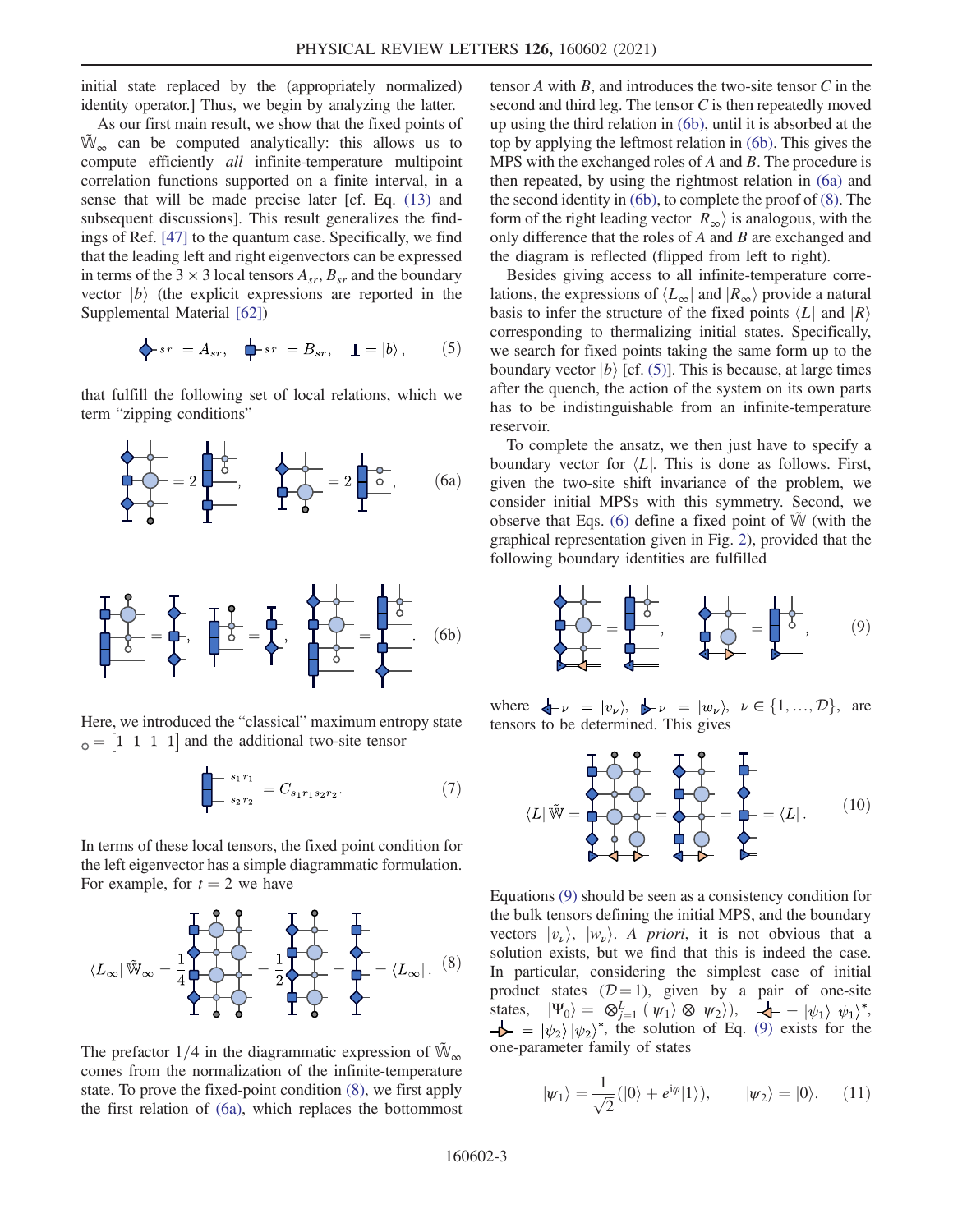The tensors  $|v_1\rangle$ ,  $|w_1\rangle$  are then uniquely determined [\[62\]](#page-5-6). This is our second main result: we have written the fixed points corresponding to the initial states [\(11\)](#page-2-5) as MPSs with bond dimension three. Note that the fact that  $\langle L |$  and  $|R \rangle$  are not product states implies that the dynamics is not purely Markovian, in contrast to the case of dual-unitary circuits [\[15,20\]](#page-4-6). Accordingly, the evolution of a given subsystem does not only depend on its state, and the quench protocol displays typical features of interacting many-body quantum systems.

<span id="page-3-1"></span>In order to illustrate the power of our analytic solution, let us consider  $\lim_{L\to\infty}\langle \Psi(t)|\mathcal{O}_{1;2x}|\Psi(t)\rangle$ , where  $\mathcal{O}_{1;2x}$  is a local operator spanning  $2x$  sites. Making use of  $(4)$ and representing the right-hand side diagrammatically [cf.  $(10)$ ], we find that the expectation value can be expressed in terms of a time-independent map (matrix)  $C_{2x}$ 

$$
\langle \Psi(t)|\mathcal{O}_{1;2x}|\Psi(t)\rangle = \langle \Phi[\mathcal{O}_{1;2x}]|\mathcal{C}_{2x}^t|\Phi_{2x}\rangle, \qquad (12)
$$

<span id="page-3-0"></span>where the matrix  $C_{2x}$  and vectors  $\langle \Phi[\mathcal{O}_{1;2x}]|, |\Phi_{2x}\rangle$  are defined graphically as defined graphically as

$$
C_{2x} = \begin{bmatrix} 2x & 2x \\ 2x & 4x & 3 \end{bmatrix}, \quad \langle \Phi[O_{1;2x}] | = \begin{bmatrix} 2x & 2x \\ 4x & 4x & 3 \end{bmatrix}, \quad (13)
$$

From Eqs. [\(12\)](#page-3-1) and [\(13\)](#page-3-0), we see that the time evolution of operators supported on a finite number of sites can be computed either analytically or in a numerically exact fashion, by diagonalizing the matrix  $C_{2x}$ . Indeed, since the computational cost of this operation does not depend on time, once this is done the dynamics can be followed for arbitrarily large times. We note, however, that since the matrix has dimensions  $9 \times 2^{2x}$ , this procedure becomes exponentially costly as  $x$  grows. Nevertheless, Eq.  $(12)$  can always be used to show that the late-time behavior of any operator with finite support is exponentially decaying, and to compute exactly the corresponding characteristic time  $\tau$ . To see this, we use the identity

<span id="page-3-2"></span>

which can be proven graphically using Eqs. [\(6\)](#page-2-1) and [\(9\)](#page-2-4). Equation  $(14)$  implies that for any fixed x the asymptotics of the expectation value is governed by the matrix  $\mathcal{C}_0$ [cf.  $(13)$ ], independent of x. It is easy to show  $[62]$  that the spectrum of  $C_0$  is  $\{1, \lambda, \lambda^*, 0\}$ , with  $\lambda = (-3 + i\sqrt{7})/8$ , while the only eigenvector associated with eigenvalue one while the only eigenvector associated with eigenvalue one is  $|b\rangle \otimes |b\rangle$ . This is the state that one would find at the bottom of the diagram on the left-hand side of [\(14\)](#page-3-2) when computing the expectation value of  $\mathcal{O}_{1;2x}$  in the infinitetemperature state. This means that the local observable approaches exponentially its infinite-temperature stationary value

$$
\langle \Psi(t) | \mathcal{O}_{1:2x} | \Psi(t) \rangle - \text{tr}[\mathcal{O}_{1;2x} \rho_{\infty,2x}] \sim e^{-t/\tau}, \qquad (15)
$$

where  $\rho_{\infty,x} = 1/2^x$  is the infinite-temperature state on x<br>sites and  $\tau^{-1} = -2 \log |x| = 2 \log 2$ . Thus as anticipated sites and  $\tau^{-1} = -2 \log |\lambda| = 2 \log 2$ . Thus, as anticipated before all local observables relax exponentially. This fact before, all local observables relax exponentially. This fact reflects the simple structure of our fixed points, and it is in contrast with the power-law relaxation displayed by some observables in more general integrable models [\[70\]](#page-5-10).

Equation [\(12\)](#page-3-1) can also be used to study (equal-time) twopoint functions of generic local observables  $a_x$  and  $b_y$  (in this case one has to choose  $\mathcal{O}_{xy} = a_x b_y$  and explicitly identify a *maximal* and a *minimal* velocity of correlation spreading. Indeed, the brickwork structure imposes a maximal speed  $v_{\text{max}} = 2$  (in our units), therefore for  $t < x/2$  connected correlations are strictly zero. Additionally, Eq. [\(14\)](#page-3-2) implies that, for  $t > 3x/2$ , correlations are exponentially suppressed. Namely, there exist a minimal speed  $v_{\text{min}} = 2/3$ . Note that, accordingly,  $v_{\text{min}}$  and  $v_{\text{max}}$  are, respectively, the maximal and minimal value that the dressed velocity of quasiparticle excitations can take upon sampling all possible reference states [\[52\].](#page-5-11)

As a last physical application, we show that our solution allows us to compute explicitly the full time evolution of the Rényi entropies after the quench. This is especially relevant in light of their accessibility in recent state-of-theart quantum simulation experiments [71–[75\].](#page-5-12) By repeating the reasoning that led to Eq.  $(4)$  in the case of  $2n$  copies (or "replicas") of the time-evolution operator  $[n]$  copies of  $\mathbb{U}^t$ and *n* copies of  $(\mathbb{U}^{\dagger})'$  [\[62\]](#page-5-6) we find that  $\langle L |$  and  $|R \rangle$  give access to the full time evolution of the entanglement entropies of a semi-infinite interval in the thermodynamic limit [\[76\]](#page-5-13). This is formalized by

<span id="page-3-3"></span>
$$
S_n(t) = \frac{\log(\text{tr}[\rho_H^n(t)])}{1 - n} = \frac{\log[\langle L|^{\otimes n} S_{2n}(|R\rangle^*)^{\otimes n}]}{1 - n}, \quad (16)
$$

where  $\rho_H(t)$  is the density matrix reduced to one of the halves,  $S_{2n}$  is the operator performing a periodic shift by one copy in the 2*n*-replica space [\[62\],](#page-5-6) and  $(·)$ <sup>\*</sup> denotes complex conjugation.

Equation [\(16\)](#page-3-3) can again be written as the matrix element of the tth power of a finite-dimensional matrix.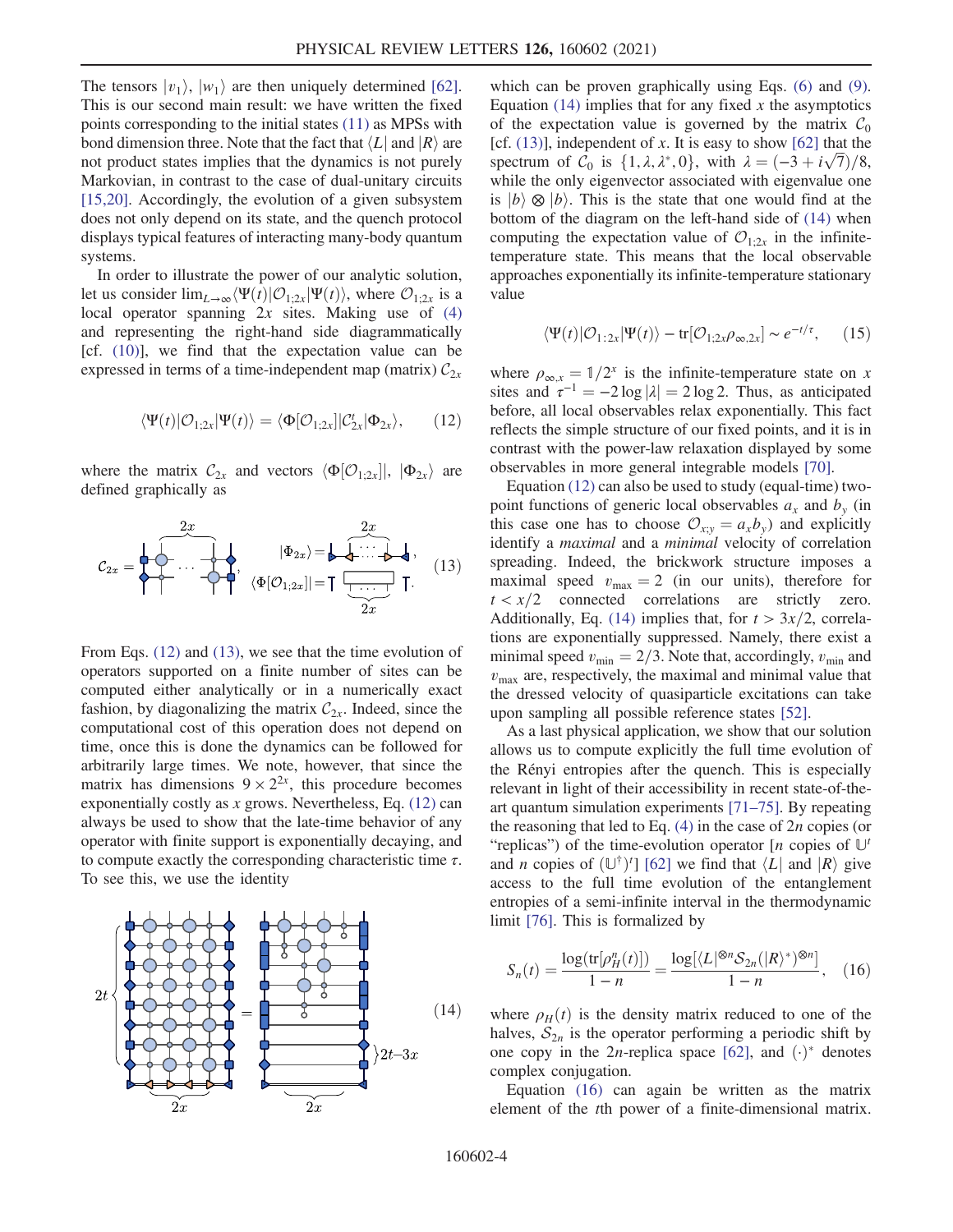<span id="page-4-7"></span>

FIG. 3. Growth of Rényi entropies, for  $n = 2, 3, 4$  and  $\varphi = 0$ . The values of  $S_n(t)$  are rescaled with time.

In particular, in this case the matrix is  $3^n \times 3^n$  and we denote it by  $T_n$  [\[62\].](#page-5-6) This means that for small *n* we can compute  $S_n(t)$  for arbitrarily large times: see, e.g., Fig. [3](#page-4-7), where we report numerical data for  $n = 2, 3, 4$ . As expected for interacting integrable systems [\[77](#page-5-14)–81], after an initial transient, we see a clear ballistic growth with an asymptotic rate given by  $s_n \equiv \lim_{t \to \infty} \frac{s_n(t)}{t} = \frac{( \log \bar{\lambda}_n)}{t-1}$ <br>where  $\bar{\lambda}$  denotes the leading eigenvalue of  $\mathcal{T}$ where  $\bar{\lambda}_n$  denotes the leading eigenvalue of  $\mathcal{T}_n$ . Remarkably,  $\bar{\lambda}_n$  can be determined exactly for arbitrary *n*: we find that  $\bar{\lambda}_n$  is the only real solution of the equation

$$
4^n x^3 - (x+1)^2 = 0.
$$
 (17)

The proof of this statement is nontrivial, and will be reported elsewhere [\[82\].](#page-6-0) To the best of our knowledge, this result provides the first exact predictions for the asymptotic growth of Rényi entropies in an interacting (non-dual-unitary) system. Furthermore, it also allows us to perform an analytic continuation and obtain predictions for arbitrary (noninteger) values of  $n$ . In particular, taking the limit  $n \to 1$ , we obtain the asymptotic growth rate for the von Neumann entanglement entropy  $s_1 = \log 2$ . This result is particularly significant, since it represents the first exact confirmation of the quasiparticle picture for the entanglement spreading in the presence of interactions [\[77,83\]](#page-5-14). Namely, it proves that the growth of von Neumann entanglement entropy can be understood in terms of pairs of correlated quasiparticles created (at each point) by the quench and moving with opposite (dressed) velocities.

In summary, in this Letter we presented an exact description of the finite-time nonequilibrium dynamics generated by a quantum quench in an interacting integrable model: the quantum cellular automaton Rule 54. The fundamental ingredient for our derivations are a set of tensor network identities, the zipping conditions [\(5\),](#page-2-3) that enabled us to characterize exactly the action of the system on its own parts. It would be interesting to understand whether this approach can be extended to families of initial states relaxing to nontrivial generalized Gibbs ensembles, rather than to the infinite-temperature state, which would enable the investigation of richer relaxation dynamics and more general dressing effects. For instance, this would provide new exact results for the spreading of entanglement, allowing us to perform a more extensive test of the quasiparticle picture for the dynamics of the von Neumann entropy and to derive analogous formulas for general Rényi entropies. Moreover, this would also enable an exact description of inhomogeneous quenches, paving the way for an ab initio derivation of Generalized Hydrodynamics [\[84,85\]](#page-6-1). Another fascinating direction is to look for additional solutions of the zipping conditions. These would correspond to new exactly solvable (and possibly nonintegrable) models for the discrete unitary dynamics beyond the dual-unitary case.

We thank Tomaž Prosen and Pasquale Calabrese for valuable comments on the manuscript. L. P. acknowledges interesting discussions on related topics with Ignacio Cirac, Dmitry Abanin, Alessio Lerose, and Michael Sonner. This work was supported by EPSRC under Grant No. EP/ S020527/1 (K. K.), the Royal Society through the University Research Fellowship No. 201101 (B. B.) and the Alexander von Humboldt Foundation (L. P.).

<span id="page-4-1"></span><span id="page-4-0"></span>[\\*](#page-0-1) Corresponding author.

katja.klobas@physics.ox.ac.uk

- [1] M. Rigol, V. Dunjko, and M. Olshanii, [Nature \(London\)](https://doi.org/10.1038/nature06838) 452[, 854 \(2008\)](https://doi.org/10.1038/nature06838).
- [2] M. Cazalilla and M. Rigol, New J. Phys. 12[, 055006 \(2010\).](https://doi.org/10.1088/1367-2630/12/5/055006)
- [3] A. Polkovnikov, K. Sengupta, A. Silva, and M. Vengalattore, [Rev. Mod. Phys.](https://doi.org/10.1103/RevModPhys.83.863) 83, 863 (2011).
- <span id="page-4-2"></span>[4] L. D'Alessio, Y. Kafri, A. Polkovnikov, and M. Rigol, [Adv.](https://doi.org/10.1080/00018732.2016.1198134) Phys. 65[, 239 \(2016\).](https://doi.org/10.1080/00018732.2016.1198134)
- [5] F. H. L. Essler and M. Fagotti, [J. Stat. Mech. \(2016\) 064002.](https://doi.org/10.1088/1742-5468/2016/06/064002)
- [6] P. Calabrese, F. H. Essler, and G. Mussardo, [J. Stat. Mech.](https://doi.org/10.1088/1742-5468/2016/06/064001) [\(2016\) 064001.](https://doi.org/10.1088/1742-5468/2016/06/064001)
- <span id="page-4-3"></span>[7] J.-S. Caux, [J. Stat. Mech. \(2016\) 064006.](https://doi.org/10.1088/1742-5468/2016/06/064006)
- <span id="page-4-8"></span>[8] In fact, any continuous evolution driven by a local Hamiltonian can be approximated arbitrarily well by a quantum circuit [\[9\].](#page-4-8)
- <span id="page-4-4"></span>[9] T. J. Osborne, Phys. Rev. Lett. 97[, 157202 \(2006\)](https://doi.org/10.1103/PhysRevLett.97.157202).
- [10] A. Chan, A. De Luca, and J. T. Chalker, [Phys. Rev. X](https://doi.org/10.1103/PhysRevX.8.041019) 8, [041019 \(2018\).](https://doi.org/10.1103/PhysRevX.8.041019)
- [11] A. Nahum, J. Ruhman, S. Vijay, and J. Haah, [Phys. Rev. X](https://doi.org/10.1103/PhysRevX.7.031016) 7[, 031016 \(2017\)](https://doi.org/10.1103/PhysRevX.7.031016).
- [12] A. Nahum, S. Vijay, and J. Haah, [Phys. Rev. X](https://doi.org/10.1103/PhysRevX.8.021014) 8, 021014 [\(2018\).](https://doi.org/10.1103/PhysRevX.8.021014)
- <span id="page-4-5"></span>[13] C. W. von Keyserlingk, T. Rakovszky, F. Pollmann, and S. L. Sondhi, Phys. Rev. X 8[, 021013 \(2018\)](https://doi.org/10.1103/PhysRevX.8.021013).
- <span id="page-4-6"></span>[14] B. Bertini, P. Kos, and T. Prosen, [Phys. Rev. Lett.](https://doi.org/10.1103/PhysRevLett.123.210601) 123, [210601 \(2019\).](https://doi.org/10.1103/PhysRevLett.123.210601)
- [15] B. Bertini, P. Kos, and T. Prosen, [Phys. Rev. X](https://doi.org/10.1103/PhysRevX.9.021033) 9, 021033 [\(2019\).](https://doi.org/10.1103/PhysRevX.9.021033)
- [16] S. Gopalakrishnan and A. Lamacraft, [Phys. Rev. B](https://doi.org/10.1103/PhysRevB.100.064309) 100, [064309 \(2019\).](https://doi.org/10.1103/PhysRevB.100.064309)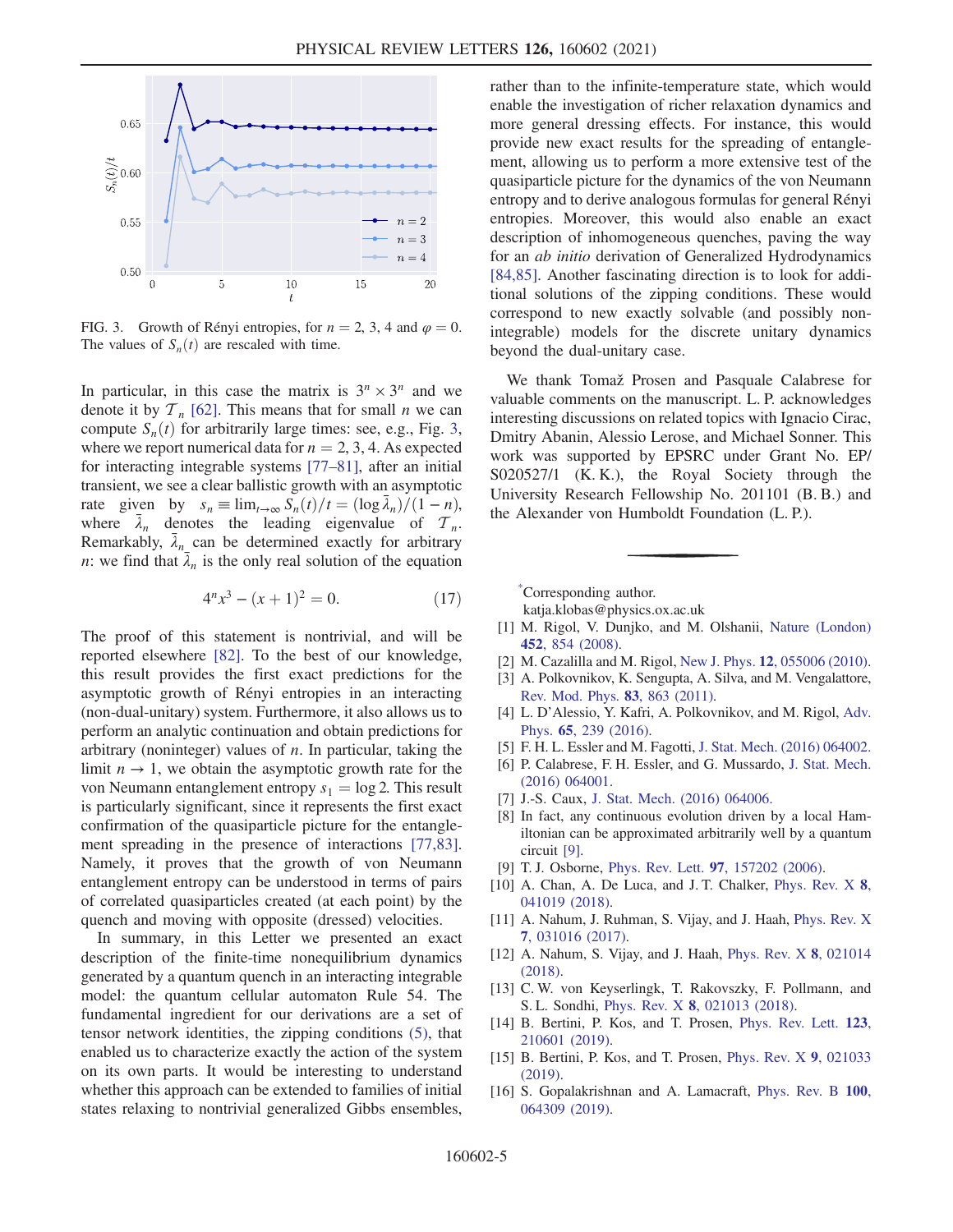- [17] B. Bertini, P. Kos, and T. Prosen, [SciPost Phys.](https://doi.org/10.21468/SciPostPhys.8.4.067) 8, 067 [\(2020\).](https://doi.org/10.21468/SciPostPhys.8.4.067)
- [18] B. Bertini, P. Kos, and T. Prosen, [SciPost Phys.](https://doi.org/10.21468/SciPostPhys.8.4.068) 8, 068 (2020).
- [19] B. Bertini and L. Piroli, Phys. Rev. B 102[, 064305 \(2020\).](https://doi.org/10.1103/PhysRevB.102.064305)
- [20] L. Piroli, B. Bertini, J. I. Cirac, and T. Prosen, [Phys. Rev. B](https://doi.org/10.1103/PhysRevB.101.094304) 101[, 094304 \(2020\).](https://doi.org/10.1103/PhysRevB.101.094304)
- [21] P. W. Claeys and A. Lamacraft, [Phys. Rev. Research](https://doi.org/10.1103/PhysRevResearch.2.033032) 2, [033032 \(2020\).](https://doi.org/10.1103/PhysRevResearch.2.033032)
- [22] B. Gutkin, P. Braun, M. Akila, D. Waltner, and T. Guhr, [arXiv:2001.01298.](https://arXiv.org/abs/2001.01298)
- [23] S. A. Rather, S. Aravinda, and A. Lakshminarayan, [Phys.](https://doi.org/10.1103/PhysRevLett.125.070501) Rev. Lett. 125[, 070501 \(2020\).](https://doi.org/10.1103/PhysRevLett.125.070501)
- [24] P. Kos, B. Bertini, and T. Prosen, [Phys. Rev. X](https://doi.org/10.1103/PhysRevX.11.011022) 11, 011022 [\(2021\).](https://doi.org/10.1103/PhysRevX.11.011022)
- [25] T. Rakovszky, F. Pollmann, and C. W. von Keyserlingk, Phys. Rev. X 8[, 031058 \(2018\).](https://doi.org/10.1103/PhysRevX.8.031058)
- [26] V. Khemani, A. Vishwanath, and D. A. Huse, [Phys. Rev. X](https://doi.org/10.1103/PhysRevX.8.031057) 8[, 031057 \(2018\)](https://doi.org/10.1103/PhysRevX.8.031057).
- [27] A. Chan, A. De Luca, and J. T. Chalker, [Phys. Rev. Lett.](https://doi.org/10.1103/PhysRevLett.121.060601) 121[, 060601 \(2018\).](https://doi.org/10.1103/PhysRevLett.121.060601)
- [28] C. Sünderhauf, D. Pérez-García, D. A. Huse, N. Schuch, and J. I. Cirac, Phys. Rev. B 98[, 134204 \(2018\).](https://doi.org/10.1103/PhysRevB.98.134204)
- [29] A. J. Friedman, A. Chan, A. De Luca, and J. T. Chalker, Phys. Rev. Lett. 123[, 210603 \(2019\).](https://doi.org/10.1103/PhysRevLett.123.210603)
- [30] Y. Li, X. Chen, and M. P. A. Fisher, [Phys. Rev. B](https://doi.org/10.1103/PhysRevB.100.134306) 100, [134306 \(2019\).](https://doi.org/10.1103/PhysRevB.100.134306)
- [31] B. Skinner, J. Ruhman, and A. Nahum, [Phys. Rev. X](https://doi.org/10.1103/PhysRevX.9.031009) 9, [031009 \(2019\).](https://doi.org/10.1103/PhysRevX.9.031009)
- [32] A. Zabalo, M. J. Gullans, J. H. Wilson, S. Gopalakrishnan, D. A. Huse, and J. H. Pixley, [Phys. Rev. B](https://doi.org/10.1103/PhysRevB.101.060301) 101, 060301(R)  $(2020)$
- [33] Y. Bao, S. Choi, and E. Altman, [Phys. Rev. B](https://doi.org/10.1103/PhysRevB.101.104301) 101, 104301 [\(2020\).](https://doi.org/10.1103/PhysRevB.101.104301)
- [34] S. Choi, Y. Bao, X.-L. Qi, and E. Altman, [Phys. Rev. Lett.](https://doi.org/10.1103/PhysRevLett.125.030505) 125[, 030505 \(2020\).](https://doi.org/10.1103/PhysRevLett.125.030505)
- [35] A. Lavasani, Y. Alavirad, and M. Barkeshli, [Nat. Phys.](https://doi.org/10.1038/s41567-020-01112-z) 17, [342 \(2021\)](https://doi.org/10.1038/s41567-020-01112-z).
- [36] P. Kos, B. Bertini, and T. Prosen, [arXiv:2010.12494](https://arXiv.org/abs/2010.12494).
- [37] P.W. Claeys and A. Lamacraft, [Phys. Rev. Lett.](https://doi.org/10.1103/PhysRevLett.126.100603) 126, [100603 \(2021\).](https://doi.org/10.1103/PhysRevLett.126.100603)
- [38] T. Rakovszky, F. Pollmann, and C.W. von Keyserlingk, Phys. Rev. Lett. 122[, 250602 \(2019\).](https://doi.org/10.1103/PhysRevLett.122.250602)
- <span id="page-5-0"></span>[39] A. Lerose, M. Sonner, and D. A. Abanin, [arXiv:2009.10105.](https://arXiv.org/abs/2009.10105)
- [40] A. Bobenko, M. Bordemann, C. Gunn, and U. Pinkall, [Commun. Math. Phys.](https://doi.org/10.1007/BF02097234) 158, 127 (1993).
- <span id="page-5-1"></span>[41] T. Prosen and C. Mejía-Monasterio, [J. Phys. A](https://doi.org/10.1088/1751-8113/49/18/185003) 49, 185003 [\(2016\).](https://doi.org/10.1088/1751-8113/49/18/185003)
- <span id="page-5-15"></span>[42] S. Gopalakrishnan, Phys. Rev. B 98[, 060302\(R\) \(2018\).](https://doi.org/10.1103/PhysRevB.98.060302)
- [43] S. Gopalakrishnan, D.A. Huse, V. Khemani, and R. Vasseur, Phys. Rev. B 98[, 220303\(R\) \(2018\)](https://doi.org/10.1103/PhysRevB.98.220303).
- [44] K. Klobas, M. Medenjak, T. Prosen, and M. Vanicat, [Commun. Math. Phys.](https://doi.org/10.1007/s00220-019-03494-5) 371, 651 (2019).
- [45] B. Buča, J. P. Garrahan, T. Prosen, and M. Vanicat, [Phys.](https://doi.org/10.1103/PhysRevE.100.020103) Rev. E 100[, 020103\(R\) \(2019\)](https://doi.org/10.1103/PhysRevE.100.020103).
- [46] V. Alba, J. Dubail, and M. Medenjak, [Phys. Rev. Lett.](https://doi.org/10.1103/PhysRevLett.122.250603) 122, [250603 \(2019\).](https://doi.org/10.1103/PhysRevLett.122.250603)
- <span id="page-5-9"></span>[47] K. Klobas and T. Prosen, [SciPost Phys. Core](https://doi.org/10.21468/SciPostPhysCore.2.2.010) 2, 10 (2020).
- [48] K. Klobas, M. Vanicat, J. P. Garrahan, and T. Prosen, [J.](https://doi.org/10.1088/1751-8121/ab8c62) Phys. A 53[, 335001 \(2020\)](https://doi.org/10.1088/1751-8121/ab8c62).
- [49] T. Prosen and B. Buča, J. Phys. A 50[, 395002 \(2017\).](https://doi.org/10.1088/1751-8121/aa85a3)
- [50] A. Inoue and S. Takesue, J. Phys. A **51**[, 425001 \(2018\)](https://doi.org/10.1088/1751-8121/aadc29).
- [51] V. Alba, [arXiv:2006.02788](https://arXiv.org/abs/2006.02788).
- <span id="page-5-11"></span>[52] A. J. Friedman, S. Gopalakrishnan, and R. Vasseur, [Phys.](https://doi.org/10.1103/PhysRevLett.123.170603) Rev. Lett. 123[, 170603 \(2019\).](https://doi.org/10.1103/PhysRevLett.123.170603)
- [53] L. E. Hillberry, M. T. Jones, D. L. Vargas, P. Rall, N. Y. Halpern, N. Bao, S. Notarnicola, S. Montangero, and L. D. Carr, [arXiv:2005.01763.](https://arXiv.org/abs/2005.01763)
- [54] S. Gopalakrishnan and B. Zakirov, [Quantum Sci. Technol.](https://doi.org/10.1088/2058-9565/aad759) 3[, 044004 \(2018\)](https://doi.org/10.1088/2058-9565/aad759).
- <span id="page-5-2"></span>[55] M. C. Bañuls, M. B. Hastings, F. Verstraete, and J. I. Cirac, Phys. Rev. Lett. 102[, 240603 \(2009\).](https://doi.org/10.1103/PhysRevLett.102.240603)
- [56] A. Müller-Hermes, J. I. Cirac, and M. C. Bañuls, [New J.](https://doi.org/10.1088/1367-2630/14/7/075003) Phys. 14[, 075003 \(2012\)](https://doi.org/10.1088/1367-2630/14/7/075003).
- <span id="page-5-3"></span>[57] M. B. Hastings and R. Mahajan, [Phys. Rev. A](https://doi.org/10.1103/PhysRevA.91.032306) 91, 032306 [\(2015\).](https://doi.org/10.1103/PhysRevA.91.032306)
- <span id="page-5-4"></span>[58] P. Calabrese and J. Cardy, *Phys. Rev. Lett.* **96**[, 136801 \(2006\).](https://doi.org/10.1103/PhysRevLett.96.136801)
- <span id="page-5-5"></span>[59] P. Calabrese and J. Cardy, [J. Stat. Mech. \(2007\) P06008.](https://doi.org/10.1088/1742-5468/2007/06/P06008)
- [60] M. Fannes, B. Nachtergaele, and R. F. Werner, [Commun.](https://doi.org/10.1007/BF02099178) Math. Phys. 144[, 443 \(1992\)](https://doi.org/10.1007/BF02099178).
- [61] D. Perez-Garcia, F. Verstraete, M. Wolf, and J. Cirac, [Quantum Inf. Comput.](https://doi.org/10.26421/QIC7.5-6-1) 7, 401 (2007).
- <span id="page-5-6"></span>[62] See Supplemental Material at [http://link.aps.org/](http://link.aps.org/supplemental/10.1103/PhysRevLett.126.160602) [supplemental/10.1103/PhysRevLett.126.160602](http://link.aps.org/supplemental/10.1103/PhysRevLett.126.160602) for additional technical details.
- <span id="page-5-7"></span>[63] J. I. Cirac, D. Perez-Garcia, N. Schuch, and F. Verstraete, [J.](https://doi.org/10.1088/1742-5468/aa7e55) [Stat. Mech. \(2017\) 083105.](https://doi.org/10.1088/1742-5468/aa7e55)
- [64] M. B. Sahinoglu, S. K. Shukla, F. Bi, and X. Chen, [Phys.](https://doi.org/10.1103/PhysRevB.98.245122) Rev. B 98[, 245122 \(2018\).](https://doi.org/10.1103/PhysRevB.98.245122)
- [65] L. Piroli and J.I. Cirac, [Phys. Rev. Lett.](https://doi.org/10.1103/PhysRevLett.125.190402) **125**, 190402 [\(2020\).](https://doi.org/10.1103/PhysRevLett.125.190402)
- <span id="page-5-8"></span>[66] B. Bertini, P. Kos, and T. Prosen, [Phys. Rev. Lett.](https://doi.org/10.1103/PhysRevLett.121.264101) 121, [264101 \(2018\).](https://doi.org/10.1103/PhysRevLett.121.264101)
- [67] A. Flack, B. Bertini, and T. Prosen, [Phys. Rev. Research](https://doi.org/10.1103/PhysRevResearch.2.043403) 2, [043403 \(2020\).](https://doi.org/10.1103/PhysRevResearch.2.043403)
- [68] P. Braun, D. Waltner, M. Akila, B. Gutkin, and T. Guhr, Phys. Rev. E 101[, 052201 \(2020\)](https://doi.org/10.1103/PhysRevE.101.052201).
- <span id="page-5-10"></span>[69] S.J. Garratt and J. Chalker, [arXiv:2008.01697.](https://arXiv.org/abs/2008.01697)
- [70] J. De Nardis, L. Piroli, and J.-S. Caux, [J. Phys. A](https://doi.org/10.1088/1751-8113/48/43/43FT01) 48, [43FT01 \(2015\)](https://doi.org/10.1088/1751-8113/48/43/43FT01).
- <span id="page-5-12"></span>[71] R. Islam, R. Ma, P. M. Preiss, M. E. Tai, A. Lukin, M. Rispoli, and M. Greiner, [Nature \(London\)](https://doi.org/10.1038/nature15750) 528, 77 (2015).
- [72] A. M. Kaufman, M. E. Tai, A. Lukin, M. Rispoli, R. Schittko, P. M. Preiss, and M. Greiner, [Science](https://doi.org/10.1126/science.aaf6725) 353, 794 [\(2016\).](https://doi.org/10.1126/science.aaf6725)
- [73] N. M. Linke, S. Johri, C. Figgatt, K. A. Landsman, A. Y. Matsuura, and C. Monroe, [Phys. Rev. A](https://doi.org/10.1103/PhysRevA.98.052334) 98, 052334 [\(2018\).](https://doi.org/10.1103/PhysRevA.98.052334)
- [74] A. Lukin, M. Rispoli, R. Schittko, M. E. Tai, A. M. Kaufman, S. Choi, V. Khemani, J. Léonard, and M. Greiner, Science 364[, 256 \(2019\)](https://doi.org/10.1126/science.aau0818).
- [75] A. Elben, R. Kueng, H. Y. R. Huang, R. van Bijnen, C. Kokail, M. Dalmonte, P. Calabrese, B. Kraus, J. Preskill, P. Zoller, and B. Vermersch, [Phys. Rev. Lett.](https://doi.org/10.1103/PhysRevLett.125.200501) 125, 200501 [\(2020\).](https://doi.org/10.1103/PhysRevLett.125.200501)
- <span id="page-5-14"></span><span id="page-5-13"></span>[76] Here, for simplicity, we consider open boundary conditions.
- [77] V. Alba and P. Calabrese, [Proc. Natl. Acad. Sci. U.S.A.](https://doi.org/10.1073/pnas.1703516114) 114, [7947 \(2017\)](https://doi.org/10.1073/pnas.1703516114).
- [78] V. Alba and P. Calabrese, [SciPost Phys.](https://doi.org/10.21468/SciPostPhys.4.3.017) 4, 17 (2018).
- [79] V. Alba and P. Calabrese, Phys. Rev. B 96[, 115421 \(2017\).](https://doi.org/10.1103/PhysRevB.96.115421)
- [80] V. Alba and P. Calabrese, [J. Stat. Mech. \(2017\) 113105.](https://doi.org/10.1088/1742-5468/aa934c)